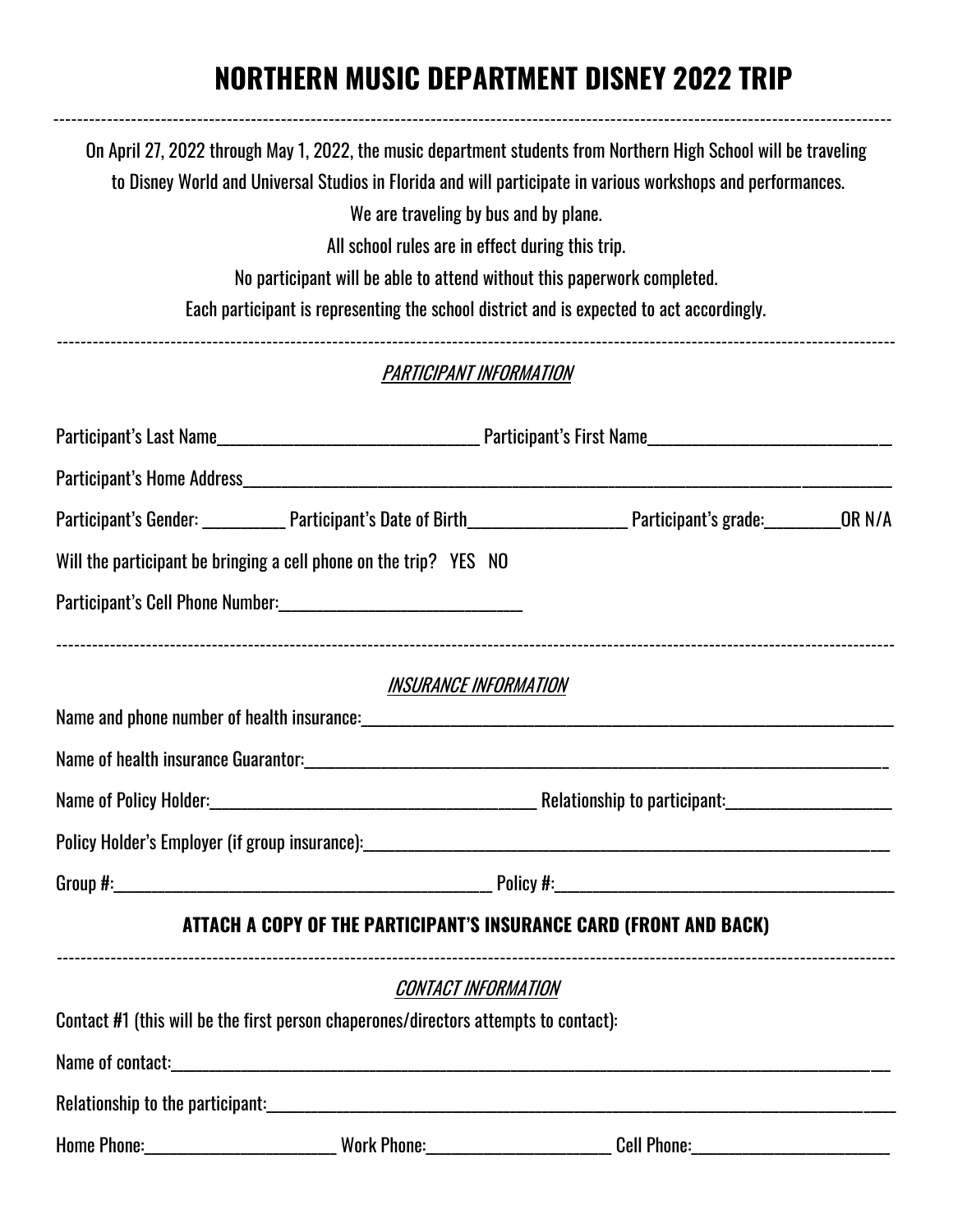| Contact #2 (this will be the second person chaperones/directors attempts to contact):                                                                                                                    |               |                                        |                                   |                     |  |  |  |  |
|----------------------------------------------------------------------------------------------------------------------------------------------------------------------------------------------------------|---------------|----------------------------------------|-----------------------------------|---------------------|--|--|--|--|
|                                                                                                                                                                                                          |               |                                        |                                   |                     |  |  |  |  |
|                                                                                                                                                                                                          |               |                                        |                                   |                     |  |  |  |  |
|                                                                                                                                                                                                          |               |                                        |                                   |                     |  |  |  |  |
| Has the participant been in good health in the past year: YES                                                                                                                                            |               | PARTICIPANT'S HEALTH INFORMATION<br>NO |                                   |                     |  |  |  |  |
|                                                                                                                                                                                                          |               |                                        |                                   |                     |  |  |  |  |
| Is the participant currently under medical treatment or being treated by a physician? YES<br>NO                                                                                                          |               |                                        |                                   |                     |  |  |  |  |
| If yes, give the nature of the treatment and the doctor's name and phone number:                                                                                                                         |               |                                        |                                   |                     |  |  |  |  |
| ,我们也不会有什么。""我们的人,我们也不会有什么?""我们的人,我们也不会有什么?""我们的人,我们也不会有什么?""我们的人,我们也不会有什么?""我们的人<br>List any ailments of which the school officials should be made aware of (allergies, diabetes, heart condition, etc.) |               |                                        |                                   |                     |  |  |  |  |
| Does the participant have any of the following conditions (please circle):                                                                                                                               |               |                                        |                                   |                     |  |  |  |  |
| Pet Allergy Finsect Stings/Bites                                                                                                                                                                         |               |                                        | <b>Medication Allergy</b>         | <b>Food Allergy</b> |  |  |  |  |
| Seasonal Allergy Headaches/Migraines                                                                                                                                                                     |               |                                        | Asthma                            |                     |  |  |  |  |
|                                                                                                                                                                                                          |               |                                        |                                   |                     |  |  |  |  |
| Date of participant's last tetanus shot:                                                                                                                                                                 |               |                                        |                                   |                     |  |  |  |  |
| Are your child's immunizations current? YES                                                                                                                                                              | NO            | N/A                                    |                                   |                     |  |  |  |  |
| Has your child seen a dentist in the past year?                                                                                                                                                          | <b>YES</b>    | N/A<br>NO                              |                                   |                     |  |  |  |  |
| Has the participant had any of the following in the past year? Circle any that apply:                                                                                                                    |               |                                        |                                   |                     |  |  |  |  |
| <b>Allergic Reaction</b>                                                                                                                                                                                 | Asthma Attack |                                        | Hospitalization<br><b>Surgery</b> |                     |  |  |  |  |
| Please explain:                                                                                                                                                                                          |               |                                        |                                   |                     |  |  |  |  |